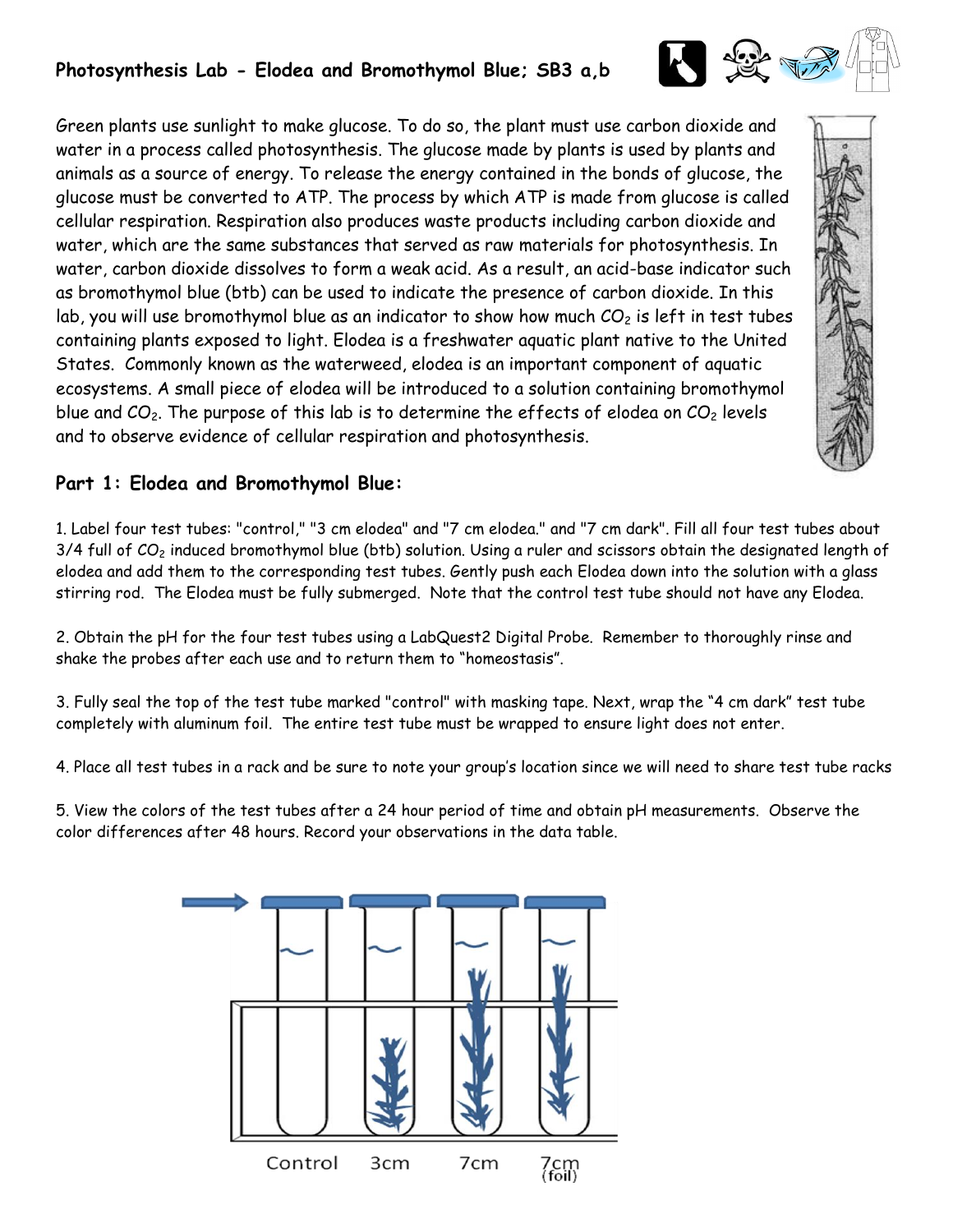**Results:** Color description for each test tube.

| Sample              | Control   | 3 cm Elodea | 7 cm   | 7 cm |
|---------------------|-----------|-------------|--------|------|
|                     |           |             | Elodea | Dark |
| Color (24<br>hours) |           |             |        |      |
| Color (48           |           |             |        |      |
| hours)              |           |             |        |      |
| pH (initial)        |           |             |        |      |
| pH (24 hours)       | <b>NA</b> |             |        |      |
| pH (48 hours)       |           |             |        |      |

**Hypothesis:** Record your detailed hypotheses for each tube under the data table.

1. Describe the relationship between the size of the plant and the difference in C02 levels as indicated by the reactivity and color of the bromothymol blue solution?

2. Carefully examine the mitochondrion and chloroplast models located at station 7. Compare and contrast the structure and function of a mitochondrion with that of a chloroplast.

3. Write the chemical equations for both cellular respiration and photosynthesis. Describe how these two processes could be considered "mirror images" of one another.

4. Examine the schematic diagram to the right. Write a paragraph that explains this process and differentiates between the light dependent

and light independent cycles.



Consider the following experiment to help you answer the questions below:

You have two sealed boxes. One is clear with a light source shining into it, and the other is completely dark. In each box is placed a healthy, genetically identical plant with no known disorders or diseases. Both plants have access to adequate water and nutrients. At the end of one week, both plants are still alive, but one is clearly doing better than the other.

- 5. What inputs are required for photosynthesis?
- 6. What inputs are required for cellular respiration?